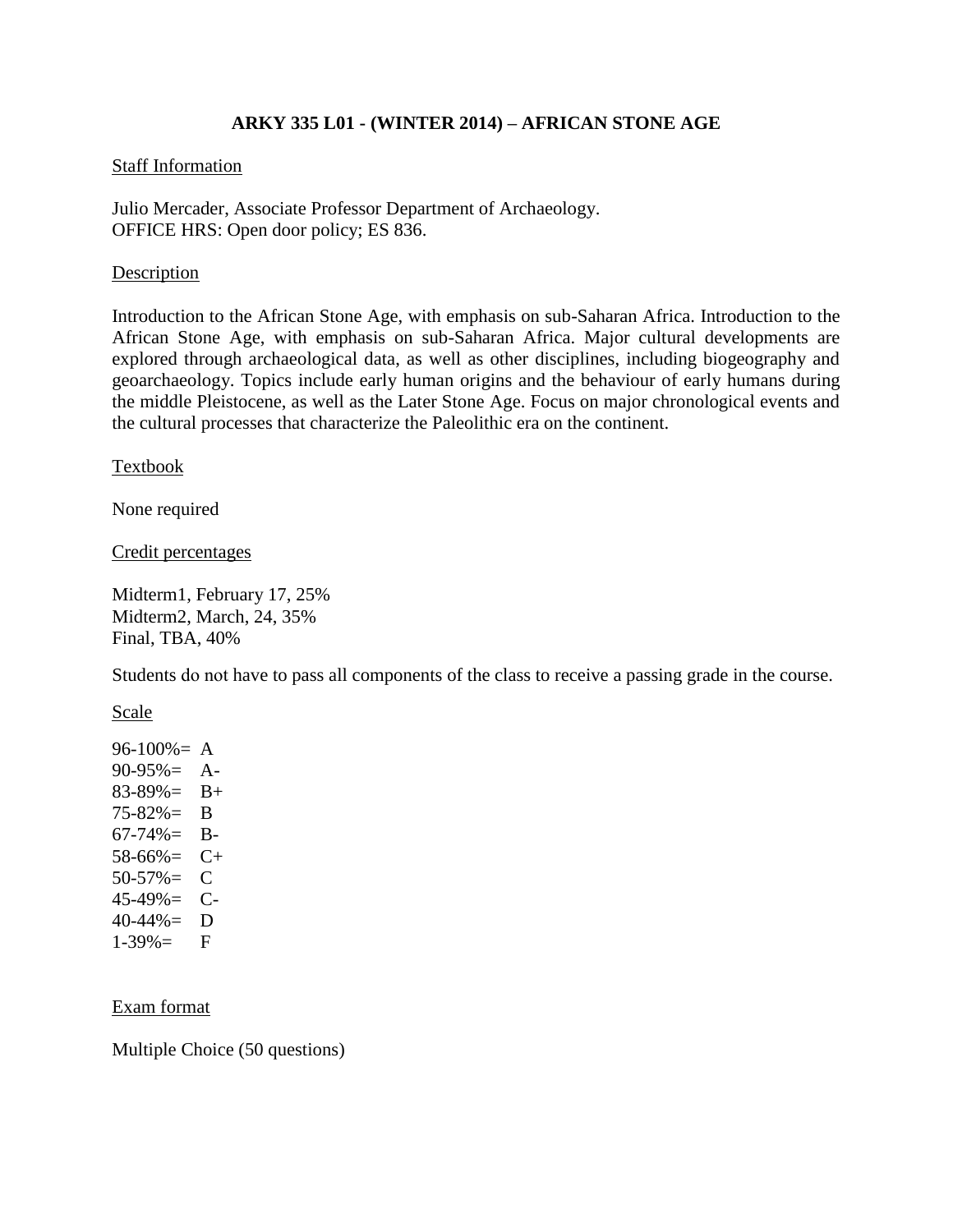#### Exam contents

Posted, in- class materials=100%

#### **Topics to be covered**

Research Methods in Paleoanthropology, I Research Methods in Paleoanthropology, II Evo. Classification and nomenclature Ancient DNA Geoarky and Geochronometry Primate Origins Hominoid Behavior Primate Archaeology Primitive Hominins The genus Homo Oldowan Cultures Acheulian Site Review: Koobi Fora, Gona Site Review: Olduvai, Swartkrans Early Behavior and Cognition Out of Africa, I Bio-cultural diversity in the African cradle The emergence of our species Homo sapiens and modern behavior Out of Africa, II African late Pleistocene cultures Art The onset of cultural complexity Pre-colonial mosaics The colonial encounter

## **ADDITIONAL CONTENT**

#### **Writing Across the Curriculum**

Writing skills are not exclusive to English courses and, in fact, should cross all disciplines. The University supports the belief that throughout their University careers, students should be taught how to write well so that when they graduate their writing abilities will be far above the minimal standards required at entrance. Consistent with this belief, students are expected to do a substantial amount of writing in their University courses and, where appropriate, instructors can and may use writing and the grading thereof as a factor in the evaluation of student work. The services provided by the Writing Centre in the Effective Writing Office can be utilized by all undergraduate and graduate students who feel they require further assistance.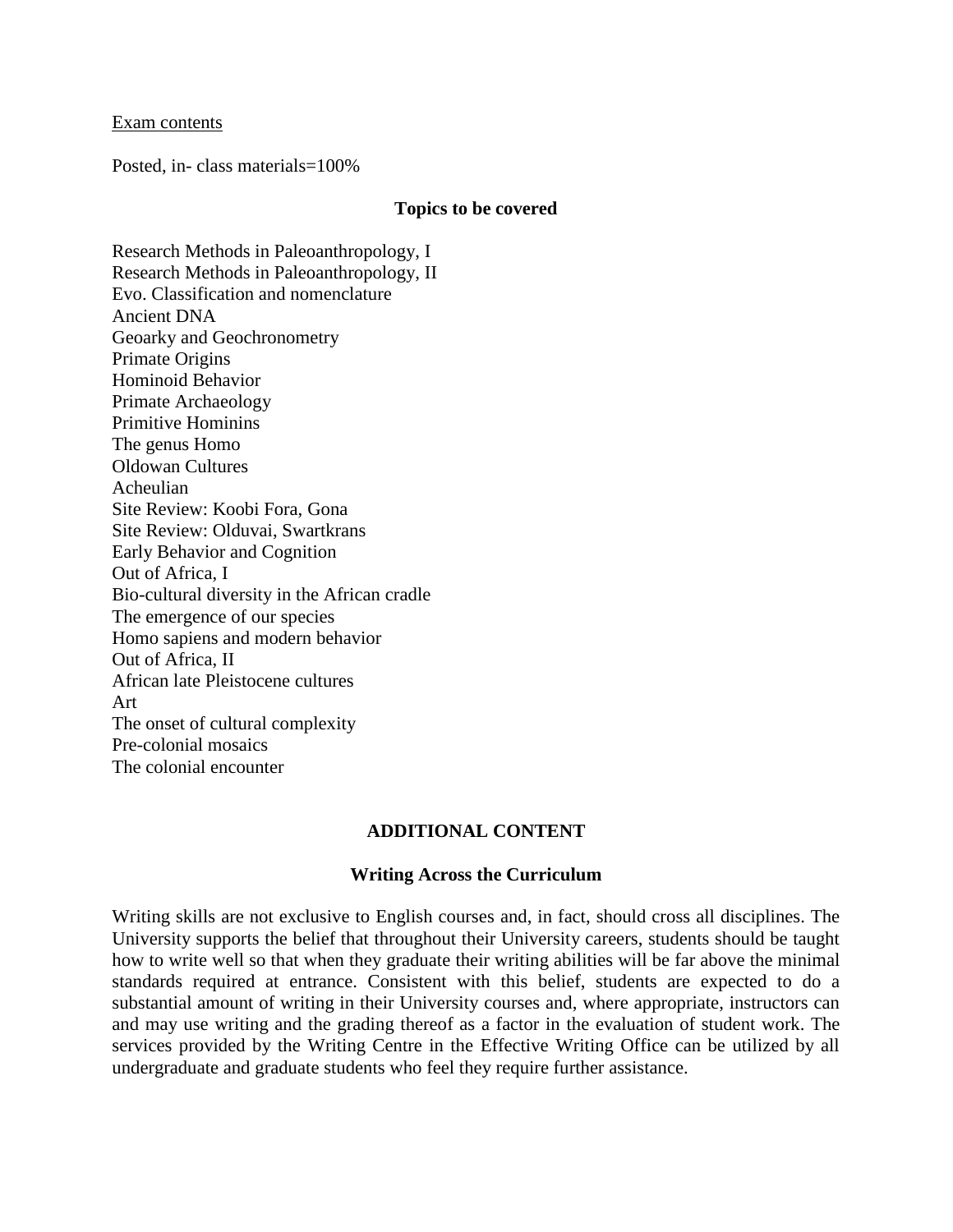# **Academic Accommodation Policy**

The purpose of academic accommodation is to provide students with documented disabilities equal opportunity to master the essentials of a post-secondary education. Students with disabilities at the University of Calgary have met all admission requirements but may have done so with the use of accommodations. Similarly, they are expected to meet all academic and nonacademic requirements. Adaptive technology and other academic accommodations do not relieve students of their responsibility to develop the essential skills and abilities expected of all students.

Please refer to the following web link for detailed information: http://www.ucalgary.ca/drc/node/71

# **Disability Resource Centre Accommodations**

It is the responsibility of the student to request academic accommodations. If you are a student with a documented disability who may require academic accommodation and have not registered with the Disability Resource Centre, please contact their office at  $(403)220-8237$ .

Students who have not registered with the Disability Resource Centre are not eligible for formal academic accommodation. Students are also required to discuss their needs with the instructor no later than fourteen (14) days after the start of the course.

# **Freedom of Information and Protection of Privacy Act**

The University of Calgary is committed to protecting the privacy of individuals who work and study at the University or who otherwise interact with the University in accordance with the standards set out in the Freedom of Information and Protection of Privacy Act.

Please refer to the following link for detailed information: http://www.ucalgary.ca/secretariat/system/files/foip%20overview.pdf

## **Academic Misconduct**

Academic dishonesty is an unacceptable activity at the University of Calgary and students are strongly advised to read the Student Misconduct section of the University Calendar. Quite often, students are unaware of what constitutes academic dishonesty or plagiarism. The most common are:

- 1) Presenting another student's work as your own
- 2) Presenting an author's work or ideas as you own without proper referencing
- 3) Using work completed for another course

This activity will not be tolerated and students conducting themselves in this manner will be dealt with according to the procedures outlined in the University Calendar.